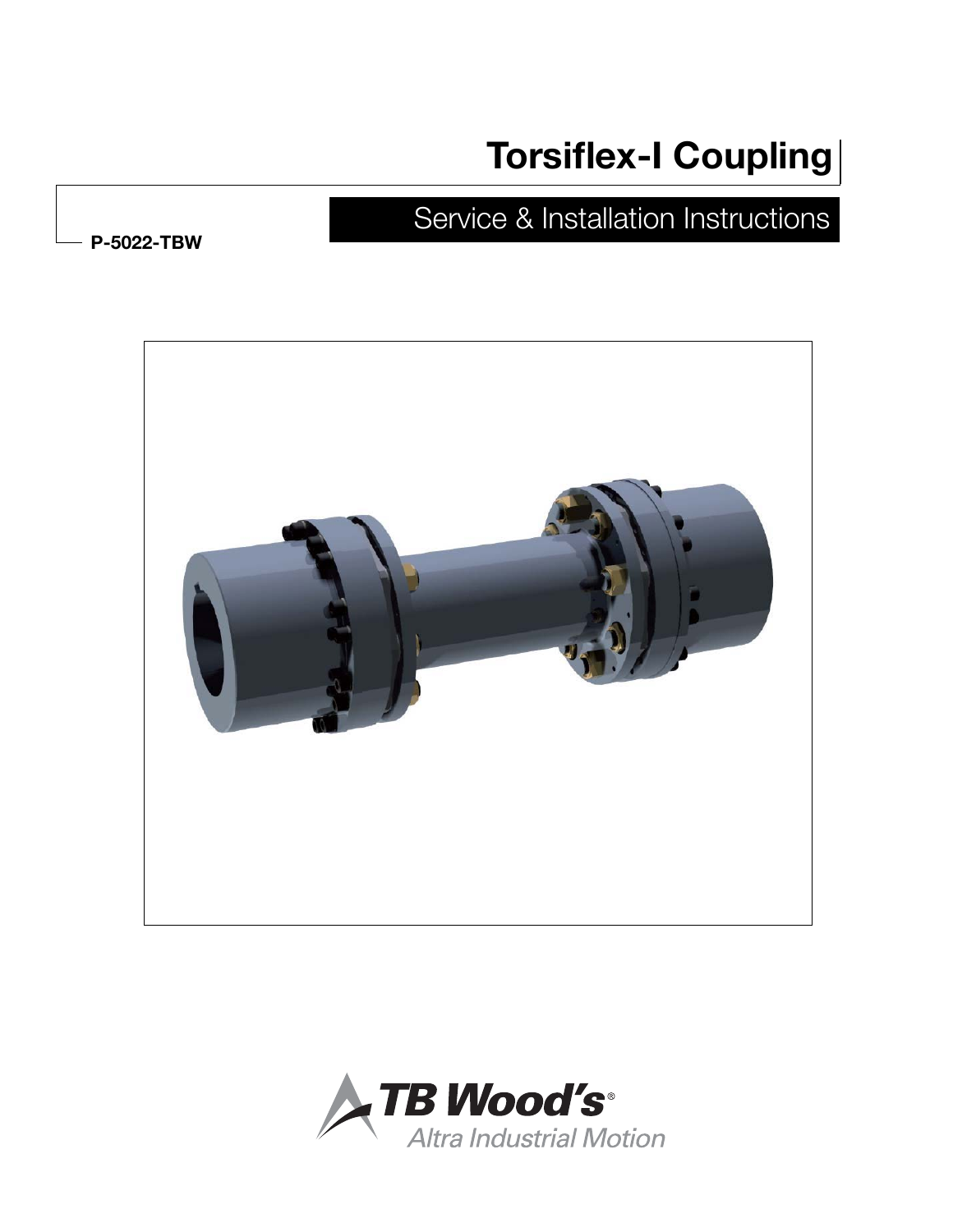### **Contents**

| 1.0 | General Notes                                                    | 1              |
|-----|------------------------------------------------------------------|----------------|
| 1.1 | Do's                                                             | 2              |
| 1.2 | Don'ts                                                           | $\mathfrak{p}$ |
| 1.3 | Description of Coupling                                          | 3              |
| 1.4 | Torsiflex-I Coupling Data                                        | 3              |
| 2.0 | <b>Operating Conditions</b>                                      | 4              |
| 3.0 | Product identification / marking for<br>non-electrical equipment | 5              |
| 4.0 | Limitations of product use                                       | 5              |
| 5.0 | Product servicing                                                | 6              |
| 6.0 | Maintenance Instructions                                         | 6              |
| 7.0 | Alignment Instructions                                           | 6              |
| 7.1 | Alignment Method                                                 | 6              |
| 7.2 | <b>Axial Alignment</b>                                           | 7              |
| 7.3 | Parallel / Radial / Angular Alignment                            | 7              |
| 7.4 | Installation and Operating<br><b>Misalignment Limits</b>         | 8              |
| 7.5 | Limited End Float Coupling                                       | 9              |
| 8.0 | Installation Instructions                                        | 9              |
| 9.0 | <b>Removal Instructions</b>                                      | 11             |

It is essential that a competent person carry out all the instructions contained in the following documents. Should any problems be anticipated or encountered then TB Wood's personnel are available for site visits or, alternatively, repairs and overhauls can be undertaken in our facility.

Prior to performing any maintenance work (including inspections) it is essential that the power supply is isolated and that no accidental movement of rotating machinery is possible.

This product is designed for a specific purpose. It is vital that it is not used for any purpose other than that for which it is designed and supplied, and that the limits of it's capacities, as detailed here or in any other document, are not exceeded.

No liability will be accepted and any warranty, either expressed or implied, will be null and void should any component of whatever kind, including nuts, bolts and washers, be used in the assembly, or modifications be made to all or part of the product which are not supplied, specified or agreed by TB Wood's.

The following instructions should be read and understood prior to starting any assembly or maintenance work on the Torsiflex-I disc coupling.

Prior to fitting any component, care should be taken to ensure that it is clean and free from any dirt. When tightening any bolts or screws, this should be done evenly, cylinder head fashion, to 50% torque then to 100% torque in the same sequence. Where specified it is essential that torque-tightening figures are not exceeded nor should it be allowed for them to be below specification.

While installing and removing the transmission unit\*, the unit should be supported to ensure that the weight is not imposed on one side only.

Record the TB Wood's order number, coupling type and size and any relevant information for future use.

Contact TB Wood's for repair work and spare components.

Do not use any components that are not supplied or approved by TB Wood's in the assembly of this product.

Do not attempt, where the weight of the unit is excessive, to lift the coupling without the use of lifting equipment.

The inherent balance of these couplings could be disturbed if they are allowed to be knocked either by striking or rolling. Care should be taken when transporting and fitting to avoid such knocks.This is particularly important when a coupling is specifically balanced.

\* refer to section 8, figure 3 for definition of Transmission Unit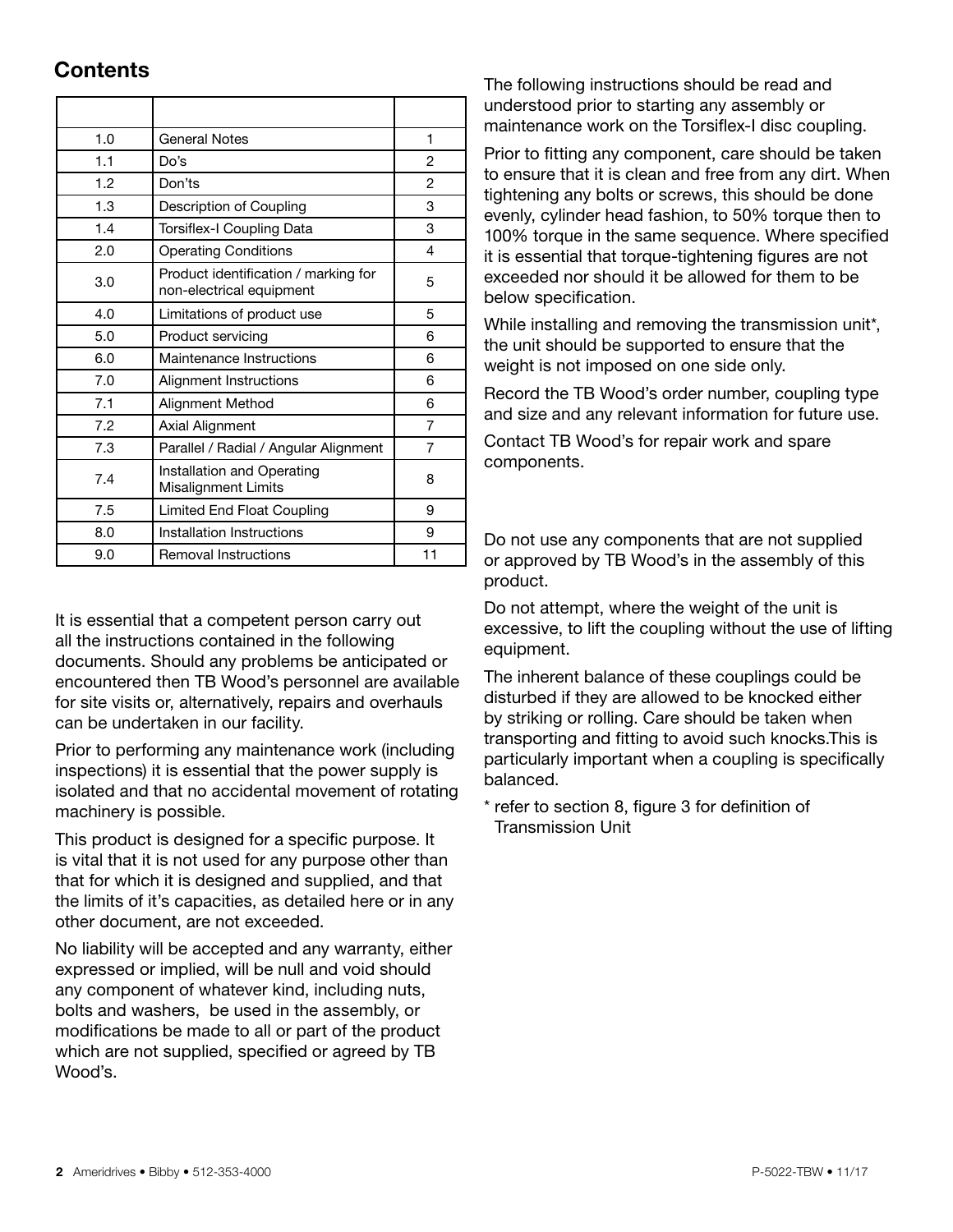## **1.3 Description of Couplings**

The Torsiflex-I coupling is of the dry disc type. Flexibility is obtained by the deformation of the disc packs, within defined limits, which are separated by a tubular spacer.

Individual discs are of regular polygonal profiles, which are assembled into a stack of previously designated thickness, supported by washers on each side. Flexibility is accomplished by connecting through the holes, on a common bolt circle diameter, by means of bolts, alternately, to driving and driven components.

The bolts, washers and associated holes are machined to close limits associated with "fitted bolts". Due to the need for reasonable ease of assembly, interference fits are undesirable and, consequently, tolerances are such as to allow for a close slide or slight transition fit. To compensate for these clearances and to ensure the best possible concentricity between components, the bolt circle diameter of the bolt holes in the flexible element is made smaller than that of the mating holes in the adjacent components. On assembly, all inherent clearances are, therefore, eliminated.

Coupling bolts are sized such that they are capable of inducing a load equivalent to 4 times the tensile load in the flexible element discs, between driving and driven bolt, when transmitting the full rated continuous torque of the coupling. This assumes a coefficient of friction between the various components of 0.25 but experience has shown that, due to the high loads induced, minute compressive deformation is sufficient to raise this to about 0.3.

The reason for adopting this principle of using large, highly loaded, bolts is two-fold a) to prevent interface slip, as already mentioned, and b) to eliminate any chance of bolt bending due to the overhung radial loading imposed by the flexible element. Avoiding either slip or bending helps to avoid fretting which occurs when bolts are designed only to drive in shear.

Pairs of coupling washers are used to "sandwich the disc packs", one thin, (the element washer), and one thick, (the overload washer). The overload washers locate in close clearance holes in the coupling adaptor plates. In the unlikely event of a severe overload the overload washers will contact the side of the clearance hole, thus preventing failure of the elements and ensuring drive is maintained.

In general, the design is identical to a large number of units supplied and fitted for many years by Turboflex.

### **1.4 Torsiflex-I Coupling Data**

- Specifically designed for the process pump and general industrial markets.
- Plug-in design allows installation and removal without disturbing the hubs
- Standard couplings fully compliant with the requirements of API 610.
- Incorporates anti-flail feature
- Compliance with API 671/ ISO 10441 available
- Large hubs available on first two sizes



**Figure 1**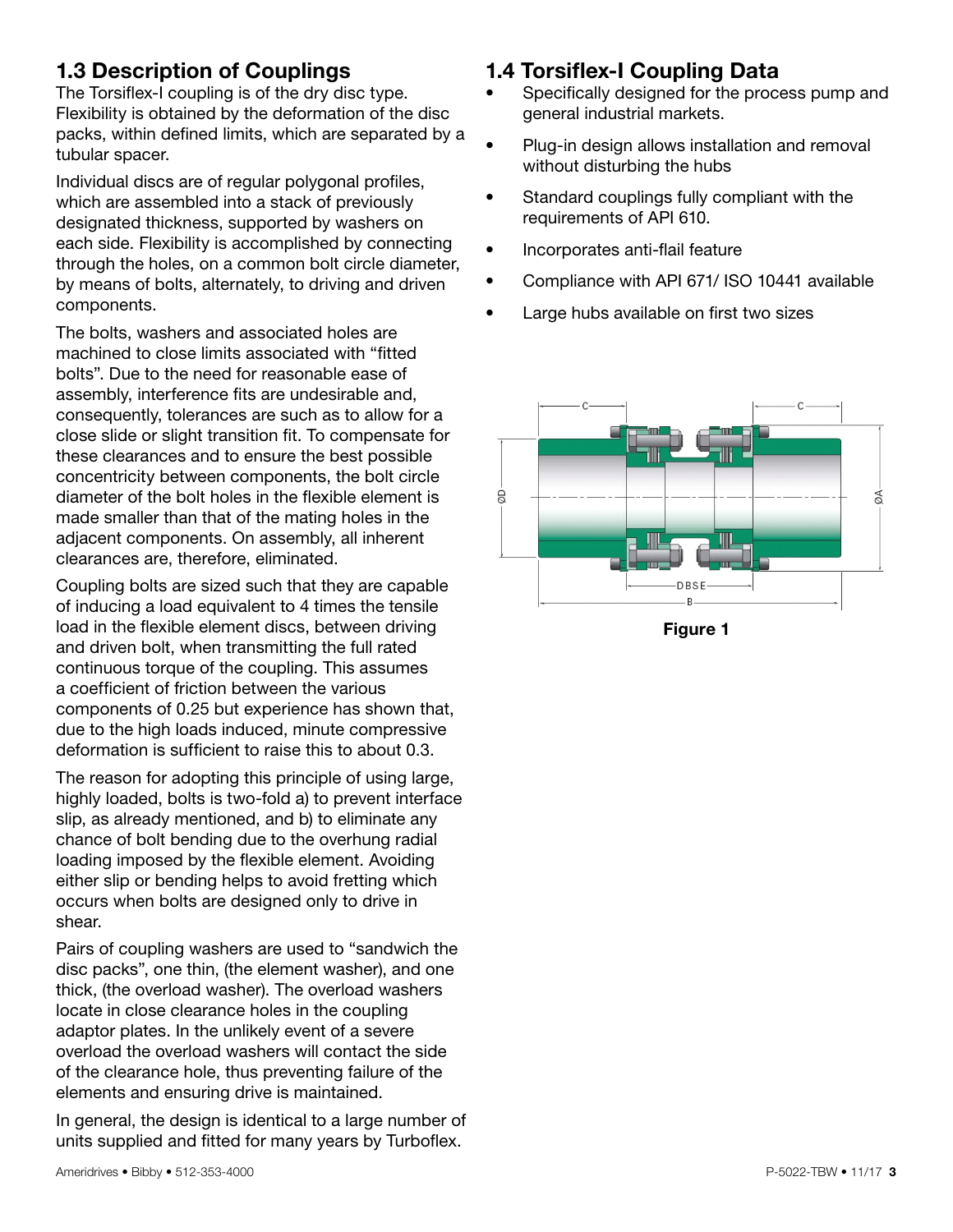| ۰,<br>۰.<br>×<br>× |  |
|--------------------|--|
|--------------------|--|

|                         |                       | <b>Torque Rating</b> |                            | <b>Coupling Dimensions (in)</b> |       |       | <b>Max Bore</b> |                           |                                |                      | <b>Weight Transmission</b>                |                                    | <b>Weight Unbored</b>       |                         |                        |                          |
|-------------------------|-----------------------|----------------------|----------------------------|---------------------------------|-------|-------|-----------------|---------------------------|--------------------------------|----------------------|-------------------------------------------|------------------------------------|-----------------------------|-------------------------|------------------------|--------------------------|
|                         |                       |                      | Max                        |                                 |       |       |                 |                           |                                | <b>Square Key</b>    |                                           | <b>Reduced Key</b>                 |                             | Unit (lb)               |                        | Hub (lb) (2)             |
| Coupling<br><b>Size</b> | HP/<br><b>100 rpm</b> | $(lb-in)$            | <b>Speed</b><br><b>RPM</b> | A                               | B     | C     | D               | Min<br><b>DBSE</b><br>(1) | <b>Standard</b><br>Hub<br>(in) | Large<br>Hub<br>(in) | <b>Standard</b><br>Hub<br>(in 1)<br>fmm1) | Large<br>Hub<br>(in 1)<br>$[mm]$ ) | Weight @<br><b>Min DBSE</b> | <b>Add Per</b><br>Inch. | <b>Standard</b><br>(2) | Large<br>(2)             |
| 27                      | 3.79                  | 2,390                | 20,000                     | 3.35                            | 5.91  | 1.57  | $2.362*$        | 2.76                      | 1.75                           | 2.25                 | 1.81<br>[47]                              | 2.25<br>[57]                       | 3.0                         | 0.17                    | 2.20                   | 3.80                     |
| 38                      | 5.34                  | 3,363                | 16,500                     | 4.21                            | 6.30  | 1.77  | 2.992*          | 2.76                      | 2.25                           | 3.00                 | 2.38<br>[61]                              | 3.00<br>$[76]$                     | 4.3                         | 0.25                    | 4.01                   | 6.75                     |
| 140                     | 19.7                  | 12.391               | 12,000                     | 5.00                            | 9.84  | 2.95  | 3.98            | 3.94                      | 2.94                           |                      | 3.19<br>$[81]$                            |                                    | 10.1                        | 0.39                    | 10.8                   | $\overline{\phantom{a}}$ |
| 260                     | 36.5                  | 23,013               | 10.000                     | 6.06                            | 11.42 | 3.35  | 4.76            | 4.72                      | 3.50                           |                      | 3.75<br>[97]                              |                                    | 17.2                        | 0.57                    | 17.6                   | $\overline{\phantom{a}}$ |
| 400                     | 56.2                  | 35.404               | 8,500                      | 6.93                            | 13.78 | 4.13  | 5.67            | 5.51                      | 4.25                           |                      | 4.5<br>[117]                              |                                    | 28.4                        | 0.80                    | 30.4                   | $\overline{\phantom{0}}$ |
| 750                     | 105                   | 66,383               | 7,500                      | 7.99                            | 16.14 | 4.72  | 6.46            | 6.69                      | 4.63                           |                      | 5.00<br>[132]                             |                                    | 46.7                        | 1.26                    | 46.1                   | $\overline{\phantom{a}}$ |
| 1310                    | 184                   | 115,948              | 6.500                      | 9.49                            | 19.29 | 5.71  | 7.76            | 7.87                      | 5.63                           |                      | 6.13<br>[162]                             |                                    | 80.7                        | 1.49                    | 80.2                   | $\overline{\phantom{a}}$ |
| 1900                    | 267                   | 168.169              | 5,600                      | 10.98                           | 19.69 | 5.91  | 9.17            | 7.87                      | 6.75                           |                      | 7.00<br>[192]                             |                                    | 100                         | 1.84                    | 109                    | $\overline{\phantom{0}}$ |
| 2500                    | 351                   | 221,275              | 5,200                      | 11.65                           | 21.57 | 6.46  | 9.45            | 8.66                      | 6.88                           |                      | 7.13<br>[197]                             |                                    | 132                         | 2.24                    | 133                    | $\overline{\phantom{a}}$ |
| 3300                    | 463                   | 292,083              | 4,900                      | 12.84                           | 23.78 | 7.17  | 10.63           | 9.45                      | 7.63                           |                      | 8.25<br>[220]                             |                                    | 179                         | 2.73                    | 186                    | $\overline{\phantom{0}}$ |
| 6000                    | 843                   | 531,060              | 4,000                      | 15.55                           | 28.35 | 9.06  | 12.68           | 10.24                     | 9.00                           |                      | 9.88<br>[265]                             |                                    | 273                         | 4.10                    | 333                    | $\overline{\phantom{a}}$ |
| 8500                    | 1194                  | 752,335              | 3,600                      | 17.44                           | 33.07 | 10.24 | 14.37           | 12.60                     | 10.63                          |                      | 11.25<br>[302]                            |                                    | 439                         | 5.39                    | 485                    | $\overline{\phantom{0}}$ |
| 12000                   | 1685                  | 1,062,120            | 3,000                      | 19.45                           | 36.38 | 11.50 | 16.02           | 13.39                     | 11.50                          |                      | 12.75<br>[337]                            |                                    | 569                         | 6.64                    | 686                    | $\overline{\phantom{m}}$ |

\* For Large Hub D = A

(1) The inclusion of additional features such as packing rings, shims and/or electrical insulation will increase the minimum DBSE (Distance Between Shaft Ends)

(2) For Finish Bore Hub weight = Weight Unbored hub - .222 \* Hub Length \* Bore Dia.^2

### **2 Operating Conditions**

In operation the flexible elements are subjected to both tensile and bending stresses, each having an influence on the allowable magnitude of the other. It is important, therefore, that the operating limits of the various deflections for which the coupling is designed to accommodate, are kept, as far as practicable, within those indicated on the "Allowable Misalignment Curve".

In practice, the initial alignment of the coupling should be as close as possible and within the alignment limits given in the section 8.0 "Installation Instructions". This will allow for changes during operation to remain within allowable limits.

As the Ameridrives • Bibby units are designed to transmit the torque in friction between the driving and driven bolts and the flexible elements, it is essential that, should the need arise, these bolts should be correctly tightened to the torque indicated on the assembly drawing or in the "Installation and Maintenance Instructions".

Torque and speed should remain within the originally specified conditions.

### **3 Product identification/marking for non-electrical equipment.**

Scope: Torsiflex-I Disc Coupling Assemblies, excluding component spares.

Equipment manufactured or supplied by Ameridrives

- Bibby is marked legibly and indelibly, in a variety of ways, with the following (subject to contractual obligations permitting): -
- Name and telephone number of manufacturer
- Designation of the series or type and size (Part Number)
- Contract/Order Number and if applicable the unique serial number

If applicable, for equipment intended for use in potentially explosive atmospheres, the following will be marked on the equipment in accordance with the ATEX Directive 94/9/EC and EN 13463-1

- Name and address of manufacturer
- Designation of the series or type and size (Part Number)
- Contract/Order Number and if applicable the unique serial number
- CE Mark.
- Year of construction
- Document of Conformity identification to ATEX **Directive**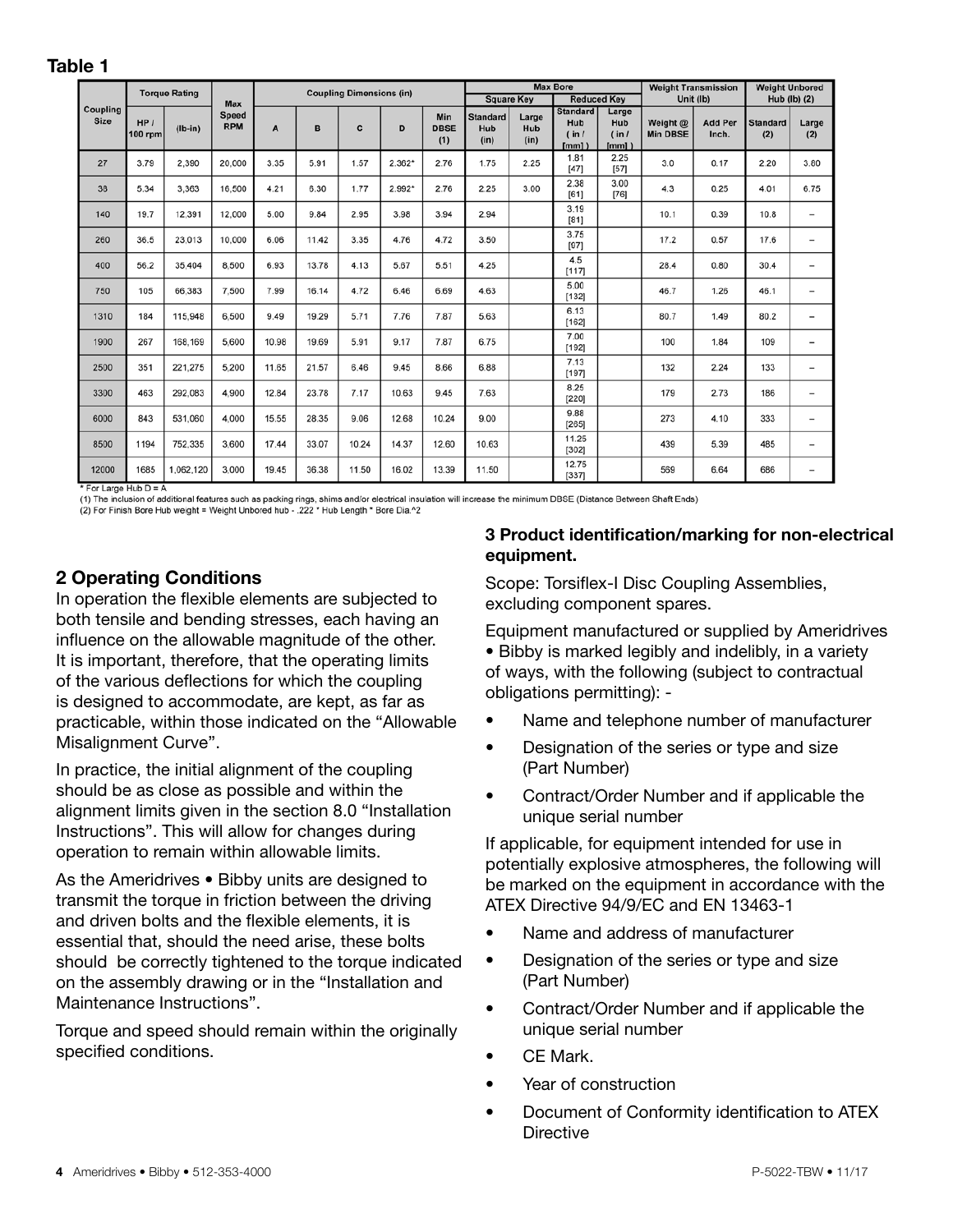The specific marking of explosion protection  $(x)$ followed by the symbol of the equipment group and category

- The letter 'G' (concerning explosive atmospheres caused by gases, vapors or mists); and/or the letter 'D' (concerning explosive atmospheres caused by dust)
- The letter 'c' for constructional safety
- The ambient temperature range when different to -328° F to 725° F (–200° C to 400° C)

### **4 Limitations of product use**

Unless otherwise agreed with Ameridrives • Bibby, these products must be selected in accordance with the recommended selection procedure and must only be used within the performance criteria set out below: - The rated torque capacities, which are stated in the product catalogue and/or product arrangement drawing. A continuous temperature range of  $-4^{\circ}$  F ( $-20^{\circ}$  C) to 300° F (149° C) within the permissible operating limits for angular, radial and axial misalignment, section 7.5, Table 4, and standard hardware. High temperature designs available for temperatures up to 536° F (280° C).

### **5 Product servicing**

Although with proper selection and careful installation a long working life and very high degree of operational safety can be expected, we would recommend that for ATEX certified couplings the element assembly, coupling bolts and attachment screws are replaced at 50000 operational hour intervals.

The operation of a damaged coupling in a hazardous area is contrary to ATEX and in doing so becomes an explosive hazard and is wholly the end users responsibility.

### **6 Maintenance Instructions**

General maintenance of the coupling consists of a check of the following during normal machinery maintenance schedules. API617 references this time period as 3 years for compressor applications.

Axial, Angular & Parallel misalignment to ensure that these are still within the acceptable limits and that no major movements have occurred.

All bolts to ensure that they are correctly tightened. -

Inspect the flexible elements visually for signs of fatigue cracking local to the washer anchoring points or general signs of fretting corrosion. Slight bowing or "S" like distortion is not detrimental to the operation of the unit. Note that any cracking will begin at the outermost edge of the outside blade. This means that

this inspection is still possible without disturbing the element bolting. The element packs should be replaced at the earliest opportunity should cracking / damage be detected.

Ameridrives • Bibby uses self locking nuts. This gives a high level of performance over many reinstallations.

Note: Any requirement for spare parts should be made quoting the original purchasers original purchase order number and the coupling serial number. (This will be etched on the major coupling flanges) and will appear on all documentation.

### **7 Alignment Instructions**

Torsiflex-I will accept substantial amounts of misalignment, the configuration of each individual unit defining the actual acceptable level. The allowable misalignment is shown graphically on a curve section

7.4. This curve shows the maximum permitted level of misalignment for operation and is NOT intended to define set up limits.

### **7.1 Alignment Method:**

Each company has its own method for aligning machinery all of which are well documented in both internal and freely available documents and books. Hence it is not our intention to describe methods for setting machines. Instead, the following gives guidelines for quick checks for alignment suitable after initial installation and for general maintenance checks.

### **7.2 Axial Alignment**

The suggested limits for axial set up distance between the machinery shafts are as shown in Table 2.

| Table 2            |              |                   |  |  |  |  |  |
|--------------------|--------------|-------------------|--|--|--|--|--|
| Sizes              | No. of Bolts | Tolerance on DBSE |  |  |  |  |  |
| TFI0027 to TFI1310 |              | $+0.012$ in       |  |  |  |  |  |
| TF11900 to TFI2500 |              | $+0.010$ in       |  |  |  |  |  |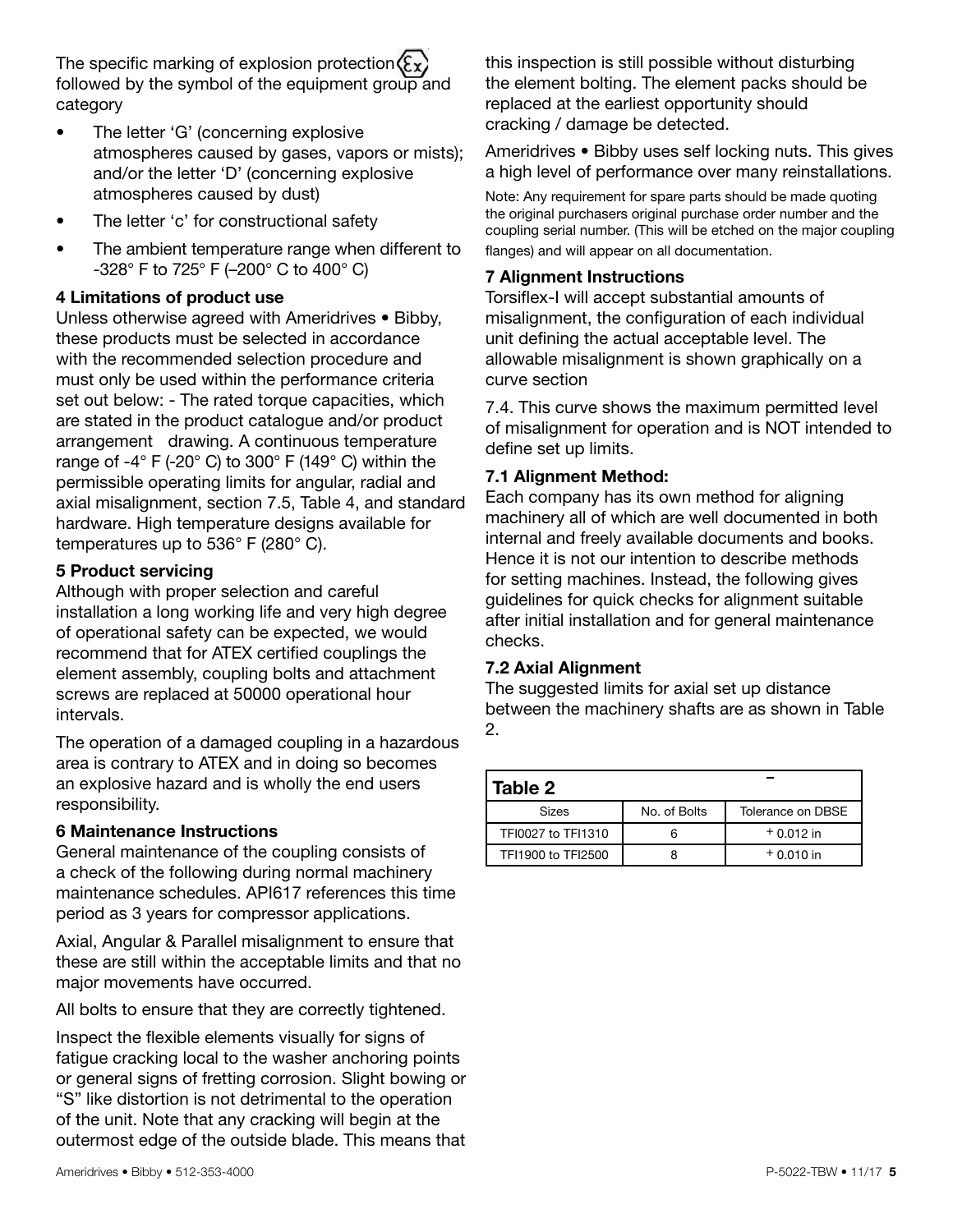### **7.3 Parallel / Radial / Angular Alignment;**

Having basically aligned the machinery shafts using one of the established techniques, the coupling may be installed as per the instructions. It is then worth performing a check to establish that the overall alignment is correct for the particular coupling. This may be simply performed by one of the following two methods:

Attach a dial indicator securely to the back of one of the coupling flanges, with the needle in contact with the flange face the other side of the flexible element as near the outside periphery as possible. Rotate the machinery & coupling and locate the minimum reading position. At this position, set the dial reading to zero. Rotate the machinery again and record the maximum reading over 360 degrees. Divide this maximum value by the coupling flange diameter to gain a value in in/in, which should be no greater than that shown in Table 3. (This should be repeated at both flexible elements in a spacer coupling).

An alternative method is, where possible, to accurately measure the distance across the flanges that sandwich the flexible element (element gap) to obtain a maximum and minimum value. The difference between these two values should be divided by the flange outside diameter to obtain a value in in/in, which should be no greater than that shown in Table 3. (This should be repeated at both flexible elements in a spacer coupling).

| Table 3            |              |                              |  |  |  |  |
|--------------------|--------------|------------------------------|--|--|--|--|
| <b>Sizes</b>       | No. of Bolts | <b>Tolerance Element Gap</b> |  |  |  |  |
| TFI0027 to TFI1310 |              | $+0.003$ in/in               |  |  |  |  |
| TF11900 to TFI2500 |              | $± 0.002$ in/in              |  |  |  |  |

NOTE: These values are intended as guides only and, in certain cases, may be exceeded. IF IN DOUBT, CONTACT Ameridrives • Bibby.

### **7.4 Installation and Operating Misalignment Limits**

The following curve shows the general allowable running misalignment limits



**Figure 2 See next page to identify reference points**

- 1. Combined angular/radial misalignment
- 2. 1 degree angle is equivalent to 0.17 in/in
- 3. At zero speed (Static)
- 4. At maximum speed and continuous rated torque

The coupling shall operate within this envelope (below the allowable misalignment curve) and providing these limits are not exceeded at any time, the coupling should enjoy a trouble free life.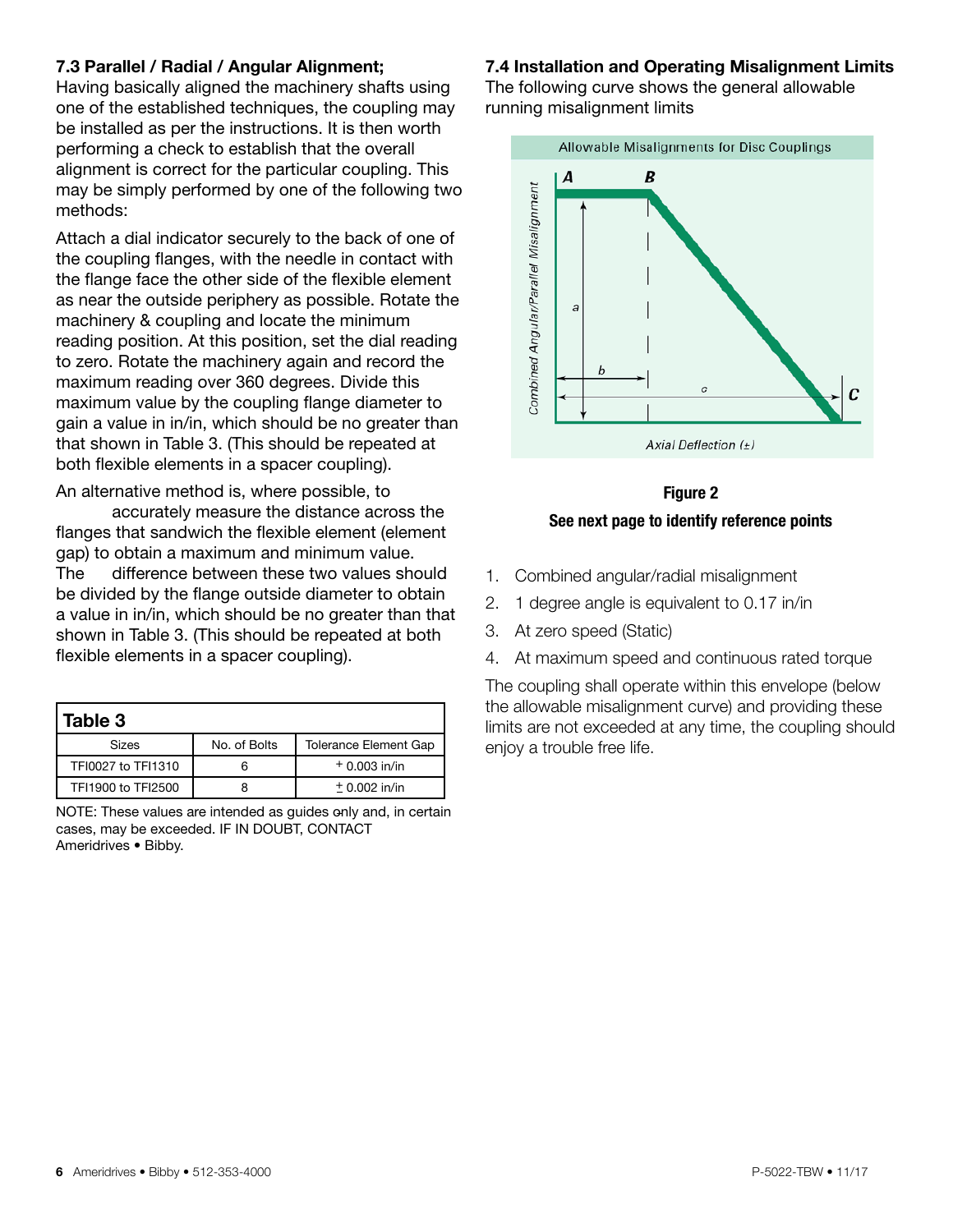|  | Table 4 - TFI Misalignment Data |
|--|---------------------------------|
|--|---------------------------------|

| Coupling | Max. Angular<br>Misalignment (Deg.) | <b>Bending Moment</b><br>(ft.lb./deg.) | Max. Axial Deflection (Zero<br>Angular Misalignment) (in.) | Max. Axial<br>Thrust (lbf.) | Max. Axial Deflection at full<br>Angular Misalignment (in.) | Axial Thrust<br>(lbf) |  |  |  |
|----------|-------------------------------------|----------------------------------------|------------------------------------------------------------|-----------------------------|-------------------------------------------------------------|-----------------------|--|--|--|
| Size TFI | Point A (1) (2)<br>(4)              |                                        | Point C (3)                                                |                             | Point B (4)                                                 |                       |  |  |  |
|          | Per Element                         |                                        | Per Assembly                                               |                             |                                                             |                       |  |  |  |
| 27       | 0.5                                 | 23                                     | .067                                                       | 126                         | .019                                                        | 15                    |  |  |  |
| 38       | 0.5                                 | 20                                     | .087                                                       | 112                         | .019                                                        | 9                     |  |  |  |
| 140      | 0.5                                 | 20                                     | .106                                                       | 287                         | .019                                                        | 20                    |  |  |  |
| 260      | 0.5                                 | 30                                     | .130                                                       | 542                         | .024                                                        | 28                    |  |  |  |
| 400      | 0.5                                 | 66                                     | .169                                                       | 917                         | .055                                                        | 112                   |  |  |  |
| 750      | 0.5                                 | 108                                    | .197                                                       | 1380                        | .071                                                        | 202                   |  |  |  |
| 1310     | 0.5                                 | 164                                    | .236                                                       | 1971                        | .087                                                        | 292                   |  |  |  |
| 1900     | 0.33                                | 277                                    | .197                                                       | 2473                        | .059                                                        | 337                   |  |  |  |
| 2500     | 0.33                                | 369                                    | .212                                                       | 2900                        | .067                                                        | 337                   |  |  |  |
| 3300     | 0.33                                | 435                                    | .236                                                       | 3518                        | .071                                                        | 405                   |  |  |  |
| 6000     | 0.33                                | 704                                    | .295                                                       | 5170                        | .094                                                        | 607                   |  |  |  |
| 8500     | 0.33                                | 1025                                   | .319                                                       | 7531                        | .110                                                        | 1124                  |  |  |  |
| 12000    | 0.33                                | 1261                                   | .354                                                       | 8587                        | .118                                                        | 1124                  |  |  |  |



### 7.5 Limited End Float Couplings

N.B. In the case of special limited end float (LEF) versions the amount of axial movement is physically restricted and therefore the values shown in the above table do not apply. In these cases please refer to the coupling drawing for reference to the amount of axial movement the coupling is capable of.

### 8.0 Installation Instructions

No liability will be accepted, and any warranty, either expressed or implied, will be null and void should any components of whatsoever kind, including nuts, bolts and washers, be used in the assembly or any modifications be made to all or part of the unit which are not supplied, specified or agreed by Ameridrives • Bibby.

For general Safety, Alignment and Maintenance Instructions see other sections of this manual. IMPORTANT: The main Coupling Bolts/Nuts at both ends are tightened by Ameridrives • Bibby, and should, under normal circumstances, NOT BE TOUCHED unless specified in the installation instructions.

When tightening any other bolt or screw, this should be done evenly, i.e. cylinder head fashion, to 50% torque then to 100% torque in the same sequence. Threads should be lubricated with Molybdenum Disulphide grease or equivalent. Reference table 6 for tightening torques.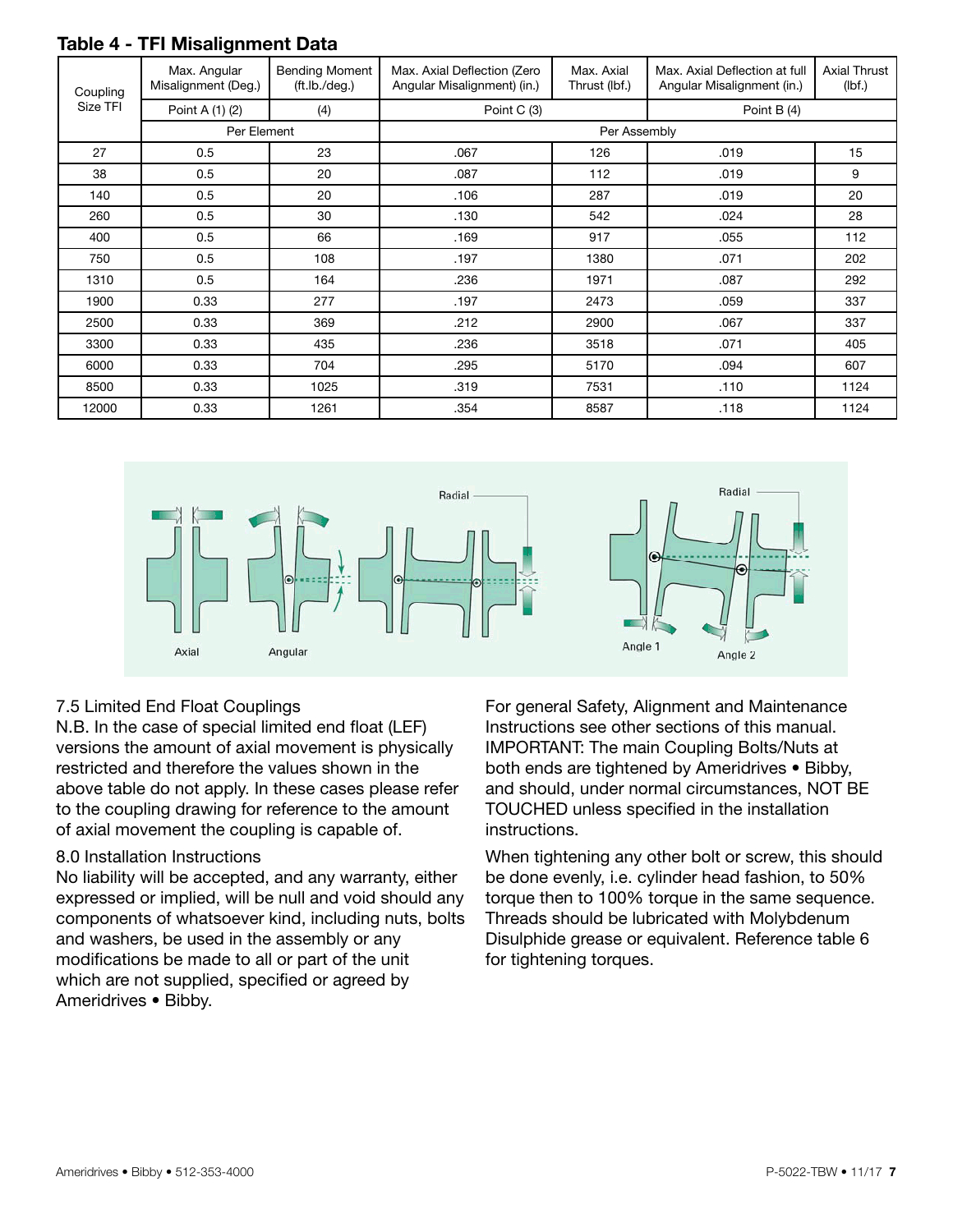Check that the parallel & and axial misalignments of the shafts are within the limits defined in the alignment curves, section 7.4, Figure 2. Ameridrives

• Bibby do not recommend any specific alignment method as this varies due to personnel preference; however the alignment should be within the operational envelope shown on the misalignment curve.

8.1 Reference any applicable drawings for sizes and dimensions. Ensure that all required tools and equipment are available.

8.2 The coupling is supplied in an assembled state with its misalignment capabilities locked by installation screws near the element packs. The coupling is packed appropriately for transportation and storage. Inspect the coupling for:

- Indication of deviation from specification to ensure that it conforms to requirements.
- Potential damage due to transportation.

8.3 For balanced couplings, note any match markings, which must be aligned when the coupling is installed.



 **Figure 3: Coupling Construction**

Component Parts

- 1. Hubs
- 2. Spacer
- 3. Adaptor
- 4. Element Washer
- 5. Element Washers
- 6. Element Blades
- 7. Coupling Bolt
- 8. Coupling Nuts
- 9. Attachment Screws
- 10. Installation Screws
- 11. Shims
- 12. Packing Plate

8.4 The Torsiflex-I coupling hubs must be removed from the transmissions unit – see figure 3. to allow installation. Remove the connecting nuts and bolts from the hub/adaptor flanges and using jacking screws force the flanges apart. Store the nuts and bolts along with the packing ring and shims (if supplied) for future stages of installation.

8.5 The hubs may now be fitted to the driver and driven shafts. The method of fitting will be dependant on the type of fit specified for the particular installation. In all cases the hub face should be in line with the shaft end.

Where hub/shaft connections require a standard interference fit the hubs may be heated in an oil bath or oven at 392-482° F (200-250° C) and rapidly positioned on the shaft. It is essential that this heat is evenly applied over the whole hub and that spot heating is avoided. Ensure that one shaft rotates so that the coupling match marks can be aligned.

8.6 Check the shafts misalignments and DBSE (distance between shaft ends) are within allowable limits. (Reference Section 7.4).

8.7 The main bolts in the transmission unit are factory assembled and must not be disturbed. Undo the installation screws; the coupling should now be in a relaxed state.

If no packing ring or shims are supplied, go to step 8.12.

8.8 Measure the free length of the transmission unit. Add to this the thickness of the packing plate. Record this value as X.

8.9 Now measure the distance between the shaft ends (DBSE) of the machinery. Adjust this length by either subtracting pre-stretch or adding pre-compression. Record this value as Y

8.10 Calculate the required number of shims from the following equation

Number of shims =  $(Y-X) \div$  shim thickness

Round this value to a whole number of shims. Shim thickness is 0.015 inches.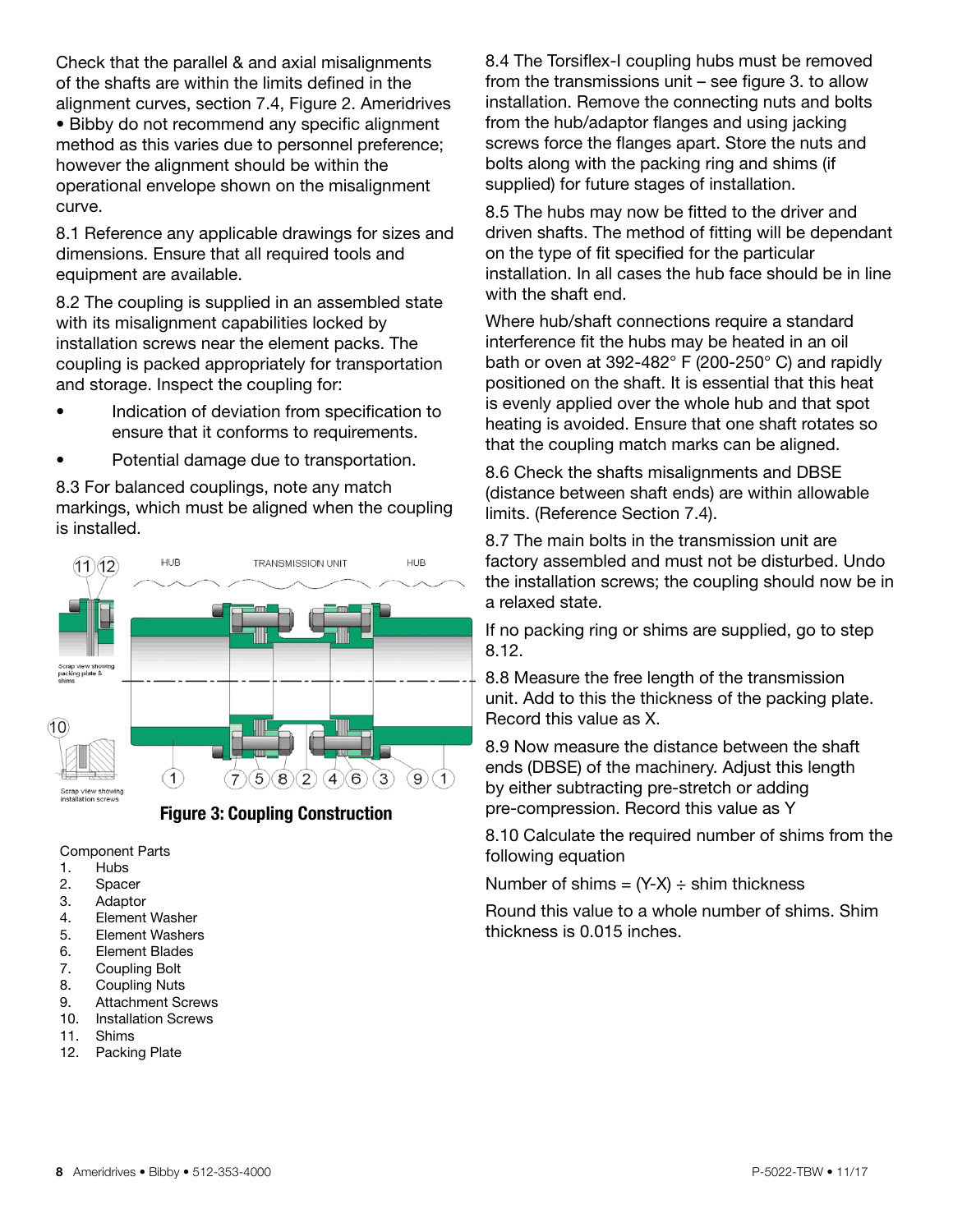8.11 Fit shims between packing ring and the transmission unit. Ensure match marks are aligned.

8.12 Install the installation screws Ref 10, and tighten in cylinder head fashion, maintaining parallelism between the flange faces of the adaptor and spacer, until both elements packs are compressed by a minimum required amount to allow the transmission unit to be put into position. Do not compress the elements beyond the value stated in "Maximum Element Compression" Values. These values express the maximum amount of compression allowed per element pack. However, it is recommended to use the minimum amount of compression required when installing couplings.

| Table 5           |                                               |  |  |  |  |  |
|-------------------|-----------------------------------------------|--|--|--|--|--|
| Coupling Size TFI | Maximum Compressions (in) per<br>element pack |  |  |  |  |  |
| 27                | 0.059                                         |  |  |  |  |  |
| 38                | 0.069                                         |  |  |  |  |  |
| 140               | 0.079                                         |  |  |  |  |  |
| 260               | 0.090                                         |  |  |  |  |  |
| 400               | 0.090                                         |  |  |  |  |  |
| 750               | 0.098                                         |  |  |  |  |  |
| 1310              | 0.118                                         |  |  |  |  |  |
| 1900              | 0.118                                         |  |  |  |  |  |
| 2500              | 0.118                                         |  |  |  |  |  |
| 3300              | 0.118                                         |  |  |  |  |  |
| 6000              | 0.138                                         |  |  |  |  |  |
| 8500              | 0.138                                         |  |  |  |  |  |
| 12000             | 0.157                                         |  |  |  |  |  |

8.13 Position the transmission unit between the shaft ends (hub faces), ensuring match marks are aligned.

8.14 Fit and tighten in cylinder head fashion the connecting bolts that pass through the packing ring and shims. Reference table 6 for tightening torques.

8.15 Release and remove the installation screws.

8.16 Fit and tighten in cylinder head fashion the attachment screws that pass through the remaining flange. If a pre-stretch is present, it may be necessary to pull the flanges together using the attachment screws. Reference table 6 for tightening torques.

8.17 Ensure all match marks are aligned, all tooling is removed and inspect the coupling before operation.

### **9.0 Removal Instructions.**

Coupling removal is a reverse of the above installation process ensuring that, upon reinstallation, the above process is again followed in careful sequence.

Table 6 : When tightening any other bolt or screw, this should be done evenly, i.e. cylinder head fashion, to 50% torque then to 100% torque in the same sequence. Threads should be lubricated with Molybdenum Disulphide grease or equivalent

IMPORTANT: The main Coupling Bolts/Nuts at both ends are tightened by Ameridrives • Bibby, and should, under normal circumstances, NOT BE TOUCHED unless specified in the installation instructions

| Table 6          |                     |                          |                         |  |  |  |  |
|------------------|---------------------|--------------------------|-------------------------|--|--|--|--|
|                  | Disc Pack Bolting   | Hub                      |                         |  |  |  |  |
| Coupling<br>Size | <b>Bolt Stretch</b> | Alternate Bolt<br>Torque | Attachment<br>Screw     |  |  |  |  |
|                  | (in)                | $(tt* lb)$               | $({\sf ft}^* {\sf lb})$ |  |  |  |  |
| 27               | 0.0014              | 7                        | 7                       |  |  |  |  |
| 38               | 0.0014              | 7                        | 17                      |  |  |  |  |
| 140              | 0.0028              | 33                       | 7                       |  |  |  |  |
| 260              | 0.0031              | 55                       | 17                      |  |  |  |  |
| 400              | 0.0031              | 83                       | 17                      |  |  |  |  |
| 750              | 0.0041              | 166                      | 32                      |  |  |  |  |
| 1310             | 0.0044              | 273                      | 53                      |  |  |  |  |
| 1900             | 0.0038              | 273                      | 53                      |  |  |  |  |
| 2500             | 0.0044              | 354                      | 133                     |  |  |  |  |
| 3300             | 0.0057              | 553                      | 133                     |  |  |  |  |
| 6000             | 0.0068              | 811                      | 258                     |  |  |  |  |
| 8500             | 0.0077              | 1401                     | 350                     |  |  |  |  |
| 12000            | 0.0091              | 1844                     | 467                     |  |  |  |  |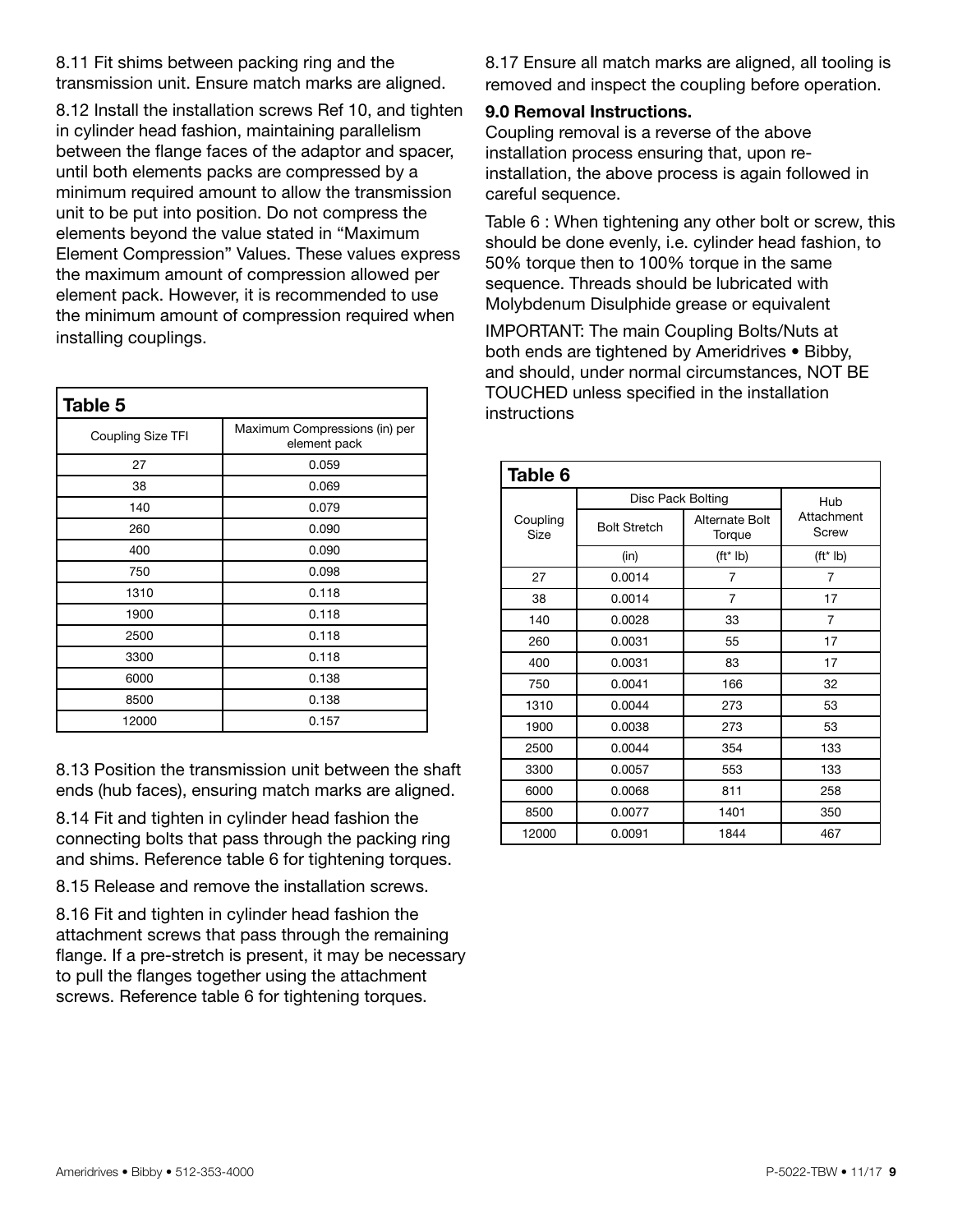### **TORSI-LOCK Shrink Disc Mounting Instructions**

**Notes:** The shrink rings are supplied assembled and ready to mount. Only the larger units, where the weights involved make handling difficult, should be disassembled to facilitate mounting.

#### **Mounting Instructions**

- 1. Remove any spacers which may have been ar ranged between the pressure rings as protection during transport.
- 2. The screws should only be tightened to such a degree that the inner ring can still be turned freely.
- 3. Apply grease to the surface of the hub on which the shrink ring seats.
- 4. Push the shrink ring onto the hub. **Attention:** Do not begin tightening the screws before the shaft is in place in the hub bore, otherwise permanent deformation will result.
- 5. Push the hub onto the shaft, both contact surfaces beeing ungreased.
- 6. Make sure the shrink ring is aligned, i.e. the pressure rings are in parallel planes, by tightening the screws with a short wrench.
- 7. Tighten the ring by tensioning the screws evenly one after the other in a clockwise direction (not in a "crosswise" fashion). It will be necessary to go round several times before all the screws are torqued down to the recommended value. (For torque val ues and required wrench lenghts see table). Check with a torque wrench. The tightening torque is either punched into the material with smaller units, or is indicated on a plate.

| <b>Screws</b>  | Wrench SIZE | <b>Tightening Torque</b> |       |
|----------------|-------------|--------------------------|-------|
| (Grade 10.9)   | (mm)        | Nm                       | ft.lb |
| M <sub>5</sub> | 8           | 5                        | 3.6   |
| M <sub>6</sub> | 10          | 12                       | 8.7   |
| M <sub>8</sub> | 13          | 30                       | 22    |
| M10            | 17          | 59                       | 44    |
| M12            | 19          | 100                      | 74    |
| M16            | 24          | 250                      | 185   |
| M20            | 30          | 490                      | 362   |
| M24            | 36          | 840                      | 620   |



### **Disassembly**

1. Loosen the screws evenly one after the other, again going round several times to avoid canting of the plates on the inner ring.

Under no cicumstances whatsoever should the screws be totally disengaged, since this could lead to a ring jumping off. (think safety)

- 2. Before the shaft is dismantled or the hub pulled off, any rust on the hub or shaft should be removed.
- 3. Remove the shrink ring from the hub.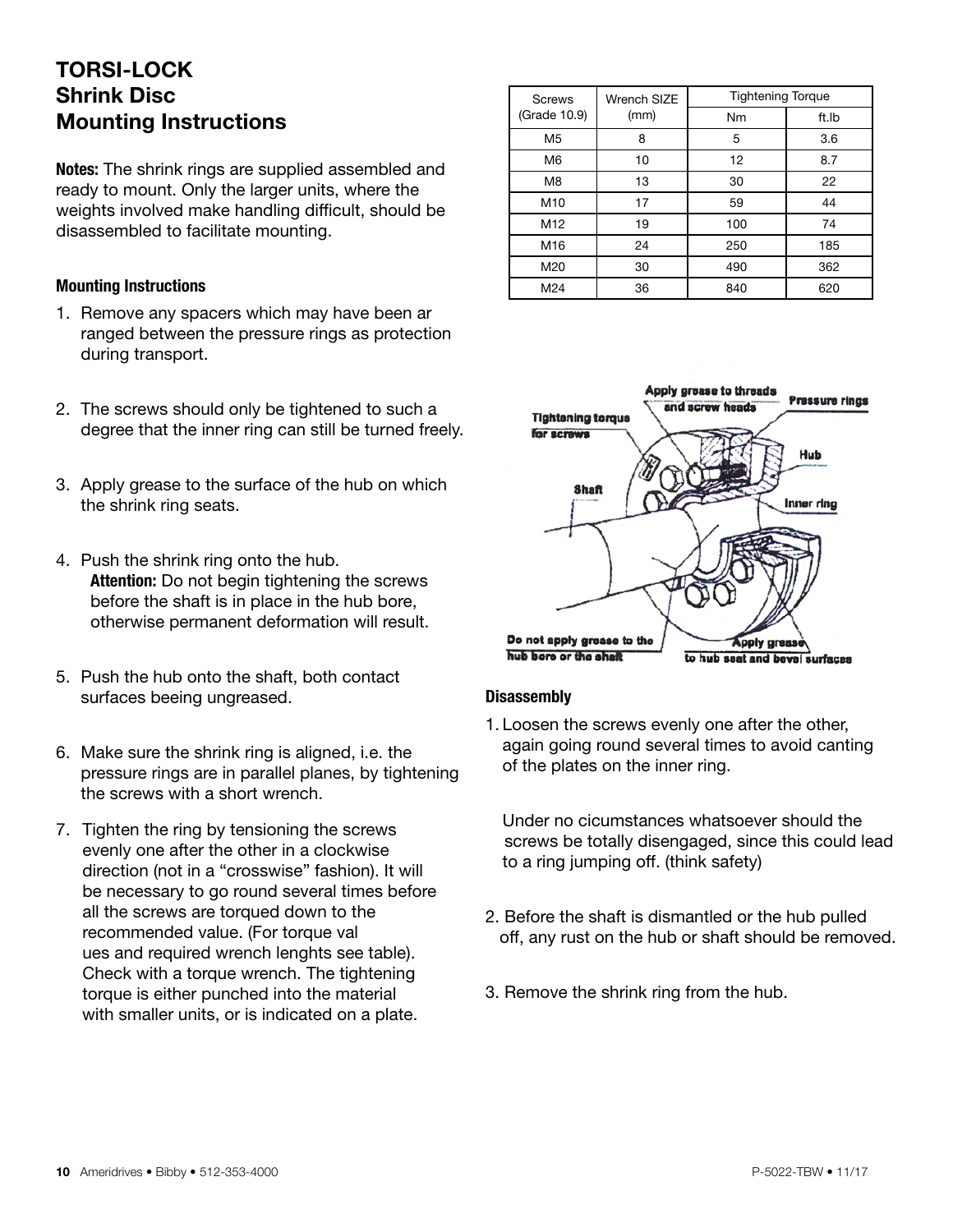#### **Cleaning and Regreasing**

Shrink rings which have been in service should be totally dismantled and cleaned. The bevel surfaces are factory lubricated with a solid lubricant (e.g. Weicon, "Anti-Seize").

Undamaged bevel surfaces should be regreased only with "Anti-Seize", which should likewise be applied to threads and screw-head bearing surface.